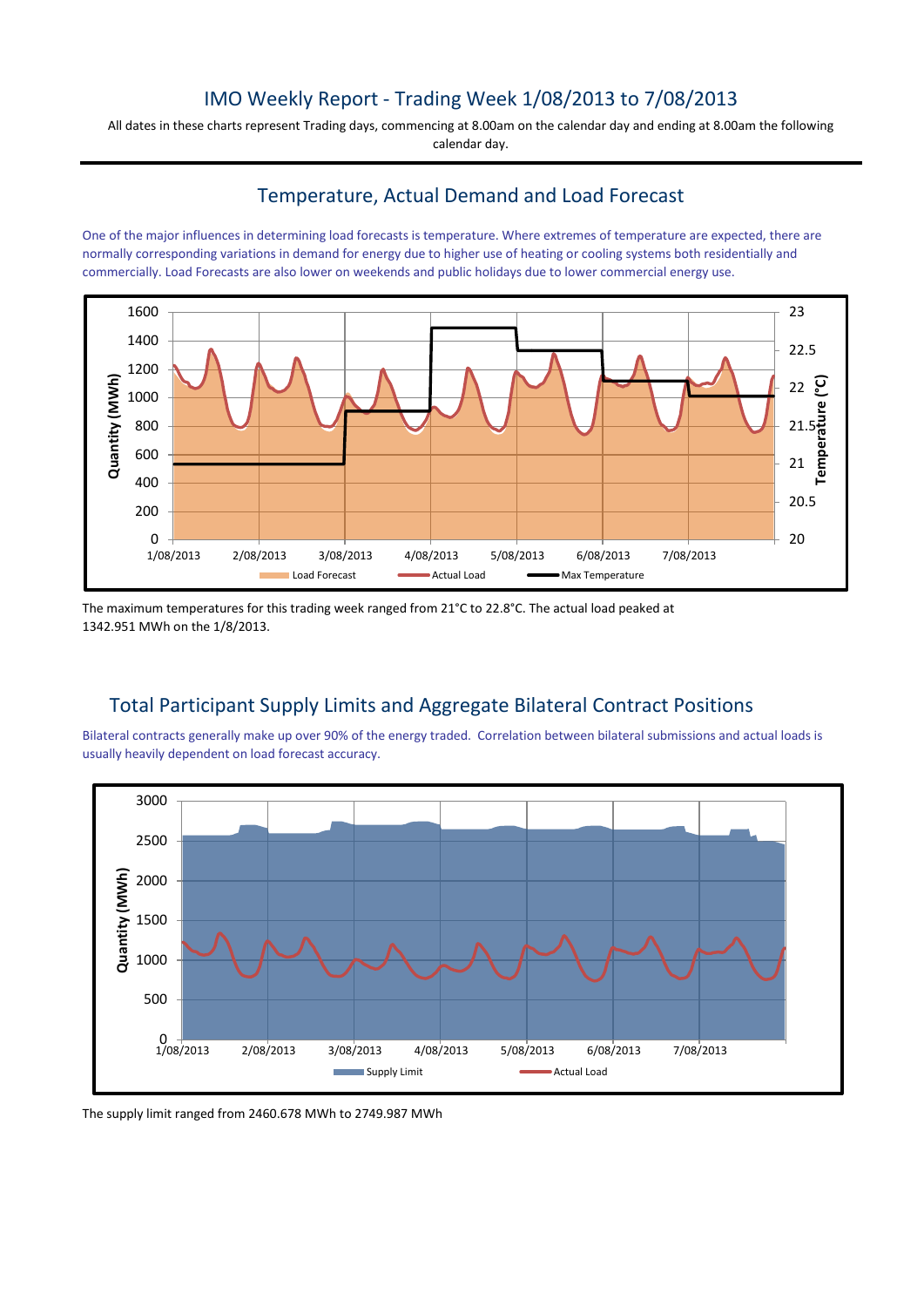#### Net Balancing Market Trades

Bilateral contracts and STEM trading are generally based on the forecast energy requirements of Participants. When the forecast requirements are higher or lower than the actual requirements for a day, this Market energy must be bought and sold in the balancing mechanism. This graph shows the estimated net balancing trades.



The majority of the balancing activity this week occurred within Balancing Supply. The maximum balancing demand for the week reached 78.028 MWh on the 7/8/2013. The maximum balancing supply for the week reached -207.952 MWh on the 7/8/2012.

# Total Traded Energy

This chart represents a comparison between the total net energy that is traded in Bilateral Contracts, the STEM and the balancing mechanism. Balancing Supply represents cases in which the total contract position is greater than the demand and customers must supply energy back to balancing. Balancing Demand represents cases in which the total contract position is less than the demand and customers must purchase energy from balancing.



Total balancing supply equalled -15299.07 MWh whereas total balancing demand equalled 1934.73 MWh. The Total STEM Traded quantity was 30746.715 MWh, with the STEM Clearing Quantity ranging between 14.031 MWh and 237.105 MWh.